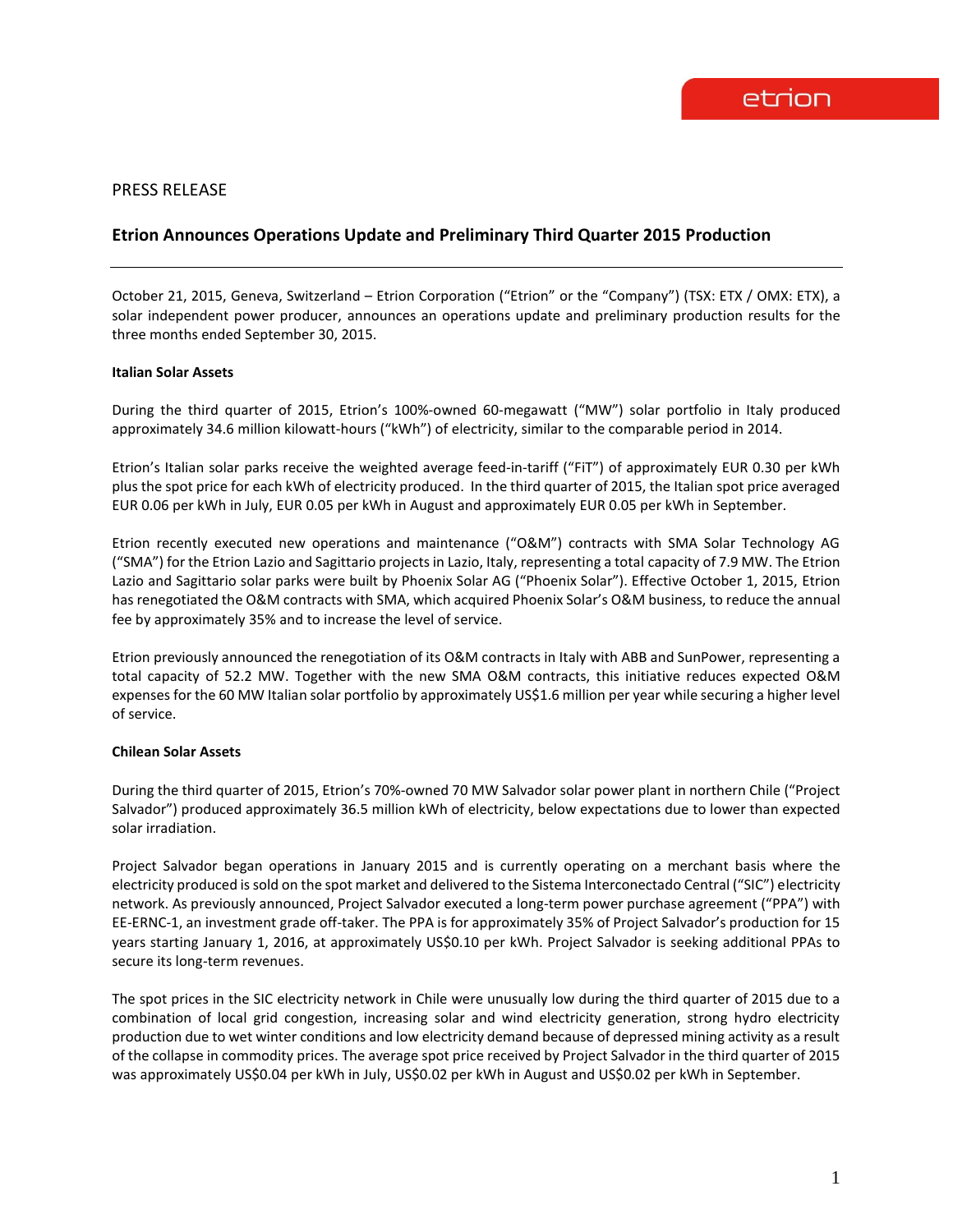In September 2015, Project Salvador drew down an additional US\$13.8 million tranche of non-recourse debt from the Overseas Private Investment Corporation ("OPIC") in order to meet its debt service obligations and avoid additional equity requirements if the spot electricity price continues to be lower than the original bank case projections. Spot prices are expected to stabilize to the long-term projections by 2017 when the Sistema Interconectado del Norte Grande ("SING") and SIC electricity networks are scheduled to be connected and the SIC network expansion is expected to be completed.

### **Japanese Solar Assets**

In the third quarter of 2015, as previously announced, Etrion completed construction of its 87%-owned 9.3 MW Mito solar project in the Ibaraki Prefecture of Japan. All five sites of the Mito cluster have been operational since August, producing a total of approximately 2.6 million kWh of electricity during the third quarter of 2015. Under the Japanese FiT program, the Mito project has a 20-year PPA with Tokyo Electric Power Company ("TEPCO") whereby the project receives ¥40 per kWh of electricity produced.

Etrion's 87%-owned 24.7 MW Shizukuishi solar project is under construction on one site in the Iwate Prefecture of Japan. The Shizukuishi project is fully funded, on schedule and is expected to be operational by the third quarter of 2016. The Shizukuishi project has a 20-year PPA with the Tohoku Electric Power utility at ¥40 per kWh.

## **About Etrion**

Etrion Corporation is an independent power producer that develops, builds, owns and operates utility-scale solar power generation plants. The Company owns 139 MW of installed solar capacity in Italy, Chile and Japan. Etrion has a 25 MW solar project under construction in Japan and is also actively developing greenfield solar power projects in Japan and Chile. The Company is listed on the Toronto Stock Exchange in Canada and the NASDAQ OMX Stockholm exchange in Sweden under ticker symbol "ETX". Etrion's largest shareholder is the Lundin family, which owns approximately 24% of the Company's shares directly and through various trusts.

For additional information, please visit the Company's website at www.etrion.com or contact:

Pamela Chouamier – Investor Relations Telephone: +41 (22) 715 20 90

*Note: The capacity of power plants in this release is described in approximate megawatts on a direct current ("DC") basis, also referred to as megawatt-peak ("MWp").*

*Etrion discloses the information provided herein pursuant to the Swedish Securities Market Act. The information was submitted for publication at 08:05 Central European Time (CET) on October 21, 2015.*

#### *Forward-Looking Information:*

*This press release contains certain "forward-looking information". All statements, other than statements of historical*  fact, that address activities, events or developments that Etrion believes, expects or anticipates will or may occur in *the future (including, without limitation, statements relating to expected reductions in O&M expenses for Etrion's Italian solar portfolio, the expected stabilization of spot electricity prices in Chile and the anticipated timing for the Shizukuishi project to become operational). This forward-looking information reflects the current expectations or beliefs of Etrion based on information currently available to it as well as certain assumptions (including assumptions as to the impact of the renegotiated O&M contracts for the Italian solar portfolio, that the SING and SIC networks will be connected and the SIC network expansion will be completed on schedule and that the Shizukuishi project will also become operational on schedule). Forward-looking information is subject to a number of significant risks and uncertainties and other factors that may cause actual results to differ materially from those discussed in the forwardlooking information, and even if such actual results are realized or substantially realized, there can be no assurance*